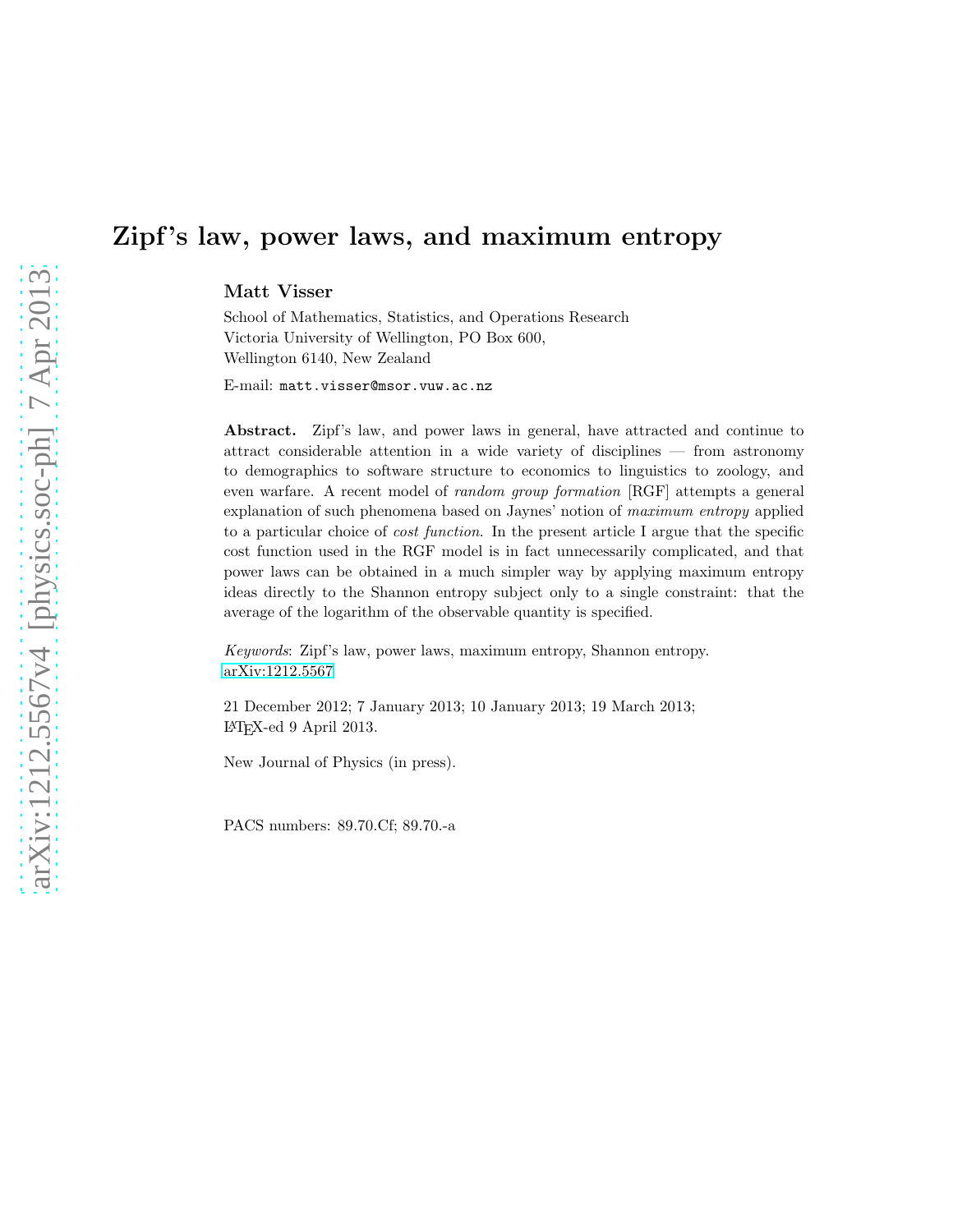# Contents

| 1 Introduction                                          | 3                       |
|---------------------------------------------------------|-------------------------|
| 2 Power laws in infinite state space                    | $\overline{\mathbf{4}}$ |
| 3 Power laws in finite state space                      | 6                       |
| 4 Zipf's law in finite state space                      | $\overline{7}$          |
| 5 Hybrid geometric/power models in infinite state space | 8                       |
| 6 Zipf's law: geometric version in infinite state space | 9                       |
| 7 Very general Gibbs-like model                         | 10                      |
| 8 Non-Shannon entropies                                 | 11                      |
| 9 Summary and Discussion                                | 13                      |
|                                                         |                         |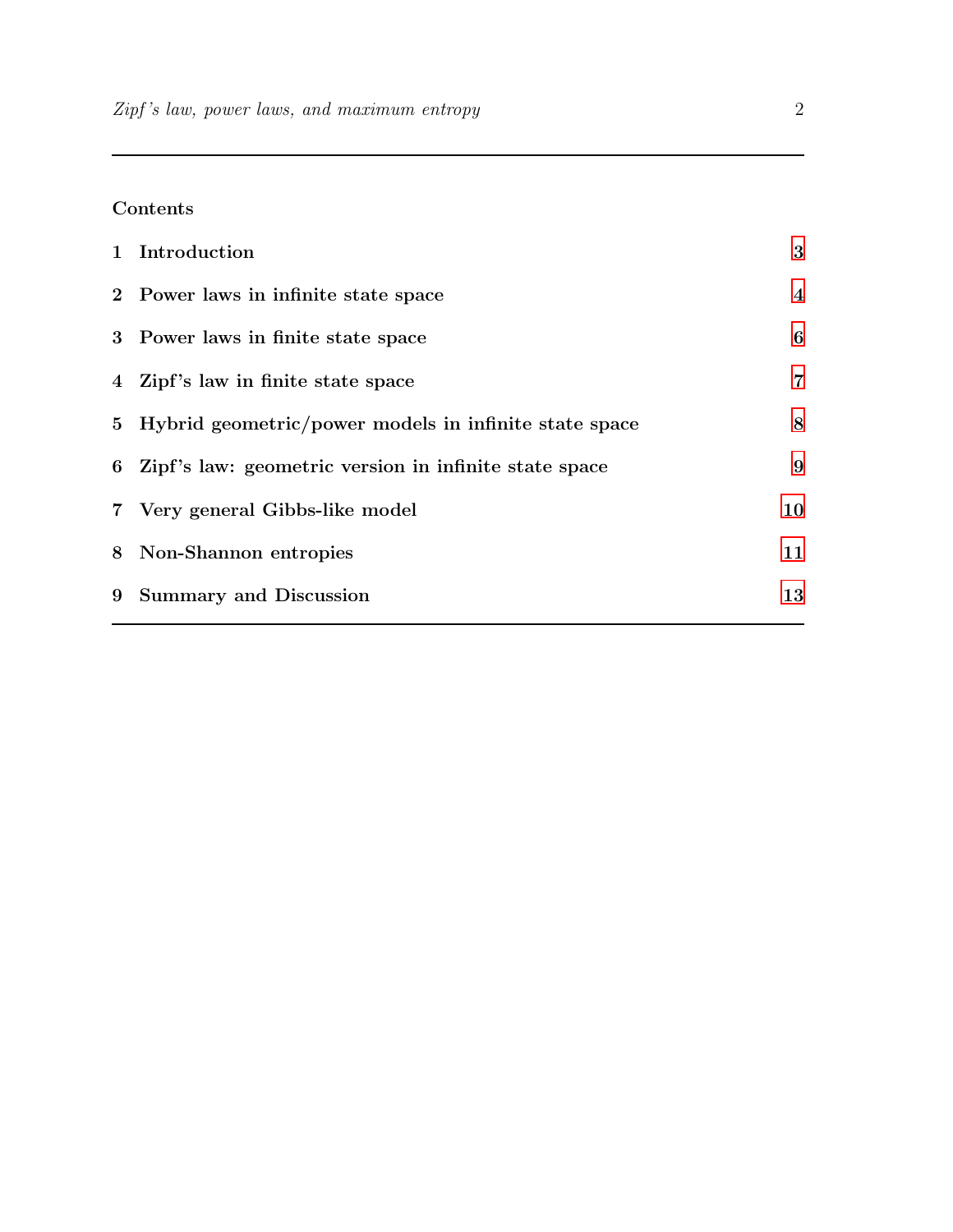## <span id="page-2-0"></span>1. Introduction

Zipf's law  $\vert 1, 2, 3 \vert$  $\vert 1, 2, 3 \vert$  $\vert 1, 2, 3 \vert$ , and power laws in general  $\vert 4, 5, 6 \vert$  $\vert 4, 5, 6 \vert$  $\vert 4, 5, 6 \vert$ , have and continue to attract considerable attention in a wide variety of disciplines — from astronomy to demographics to software structure to economics to zoology, and even to warfare [\[7\]](#page-13-6). Typically one is dealing with integer-valued observables (numbers of objects, people, cities, words, animals, corpses), with  $n \in \{1, 2, 3, \ldots\}$ . Sometimes the range of values is allowed to be infinite (at least in principle), sometimes a hard upper bound  $N$  is fixed (eg, total population if one is interested in subdividing a fixed population into sub-classes). Particularly interesting probability distributions are probability laws of the form:

- Zipf's law:  $p_n \propto 1/n$ .
- Power laws:  $p_n \propto 1/n^z$ .
- Hybrid geometric/power laws:  $p_n \propto w^n/n^z$ .

Specifically, a recent model of *random group formation* [RGF], see reference [\[8\]](#page-13-7), attempts a general explanation of such phenomena based on Jaynes' notion of maximum entropy  $[9, 10, 11, 12, 13]$  $[9, 10, 11, 12, 13]$  $[9, 10, 11, 12, 13]$  $[9, 10, 11, 12, 13]$  $[9, 10, 11, 12, 13]$  applied to a particular choice of *cost function*  $[8]$ . (For recent related work largely in a demographic context see [\[14,](#page-13-13) [15,](#page-13-14) [16,](#page-14-0) [17,](#page-14-1) [18\]](#page-14-2). For related work in a fractal context implemented using an iterative framework see [\[19\]](#page-14-3).)

In the present article I shall argue that the specific cost function used in the RGF model is in fact unnecessarily complicated, (in fact RGF most typically leads to a hybrid geometric/power law, not a pure power law), and that power laws can be obtained in a much simpler way by applying maximum entropy ideas directly to the Shannon entropy itself [\[20,](#page-14-4) [21\]](#page-14-5) subject only to a single constraint: that the average of the logarithm of the observable quantity is specified. Similarly, I would argue that (at least as long as the main issue one is interested in is "merely" the minimum requirements for obtaining a power law) the appeal to a fractal framework and the iterative model adopted by [\[19\]](#page-14-3) is also unnecessarily complicated.

To place this observation in perspective, I will explore several variations on this theme, modifying both the relevant state space and the number of constraints, and will briefly discuss the relevant special functions of mathematical physics that one encounters (zeta functions, harmonic series, poly-logarithms). I shall also discuss an extremely general Gibbs-like model, and the use of non-Shannon entropies (the Rényi [\[22\]](#page-14-6) and Tsallis [\[23\]](#page-14-7) entropies and their generalizations.) There is a very definite trade-off between simplicity and generality, and I shall very much focus on keeping the discussion as technically simple as possible, and on identifying the simplest model with minimalist assumptions.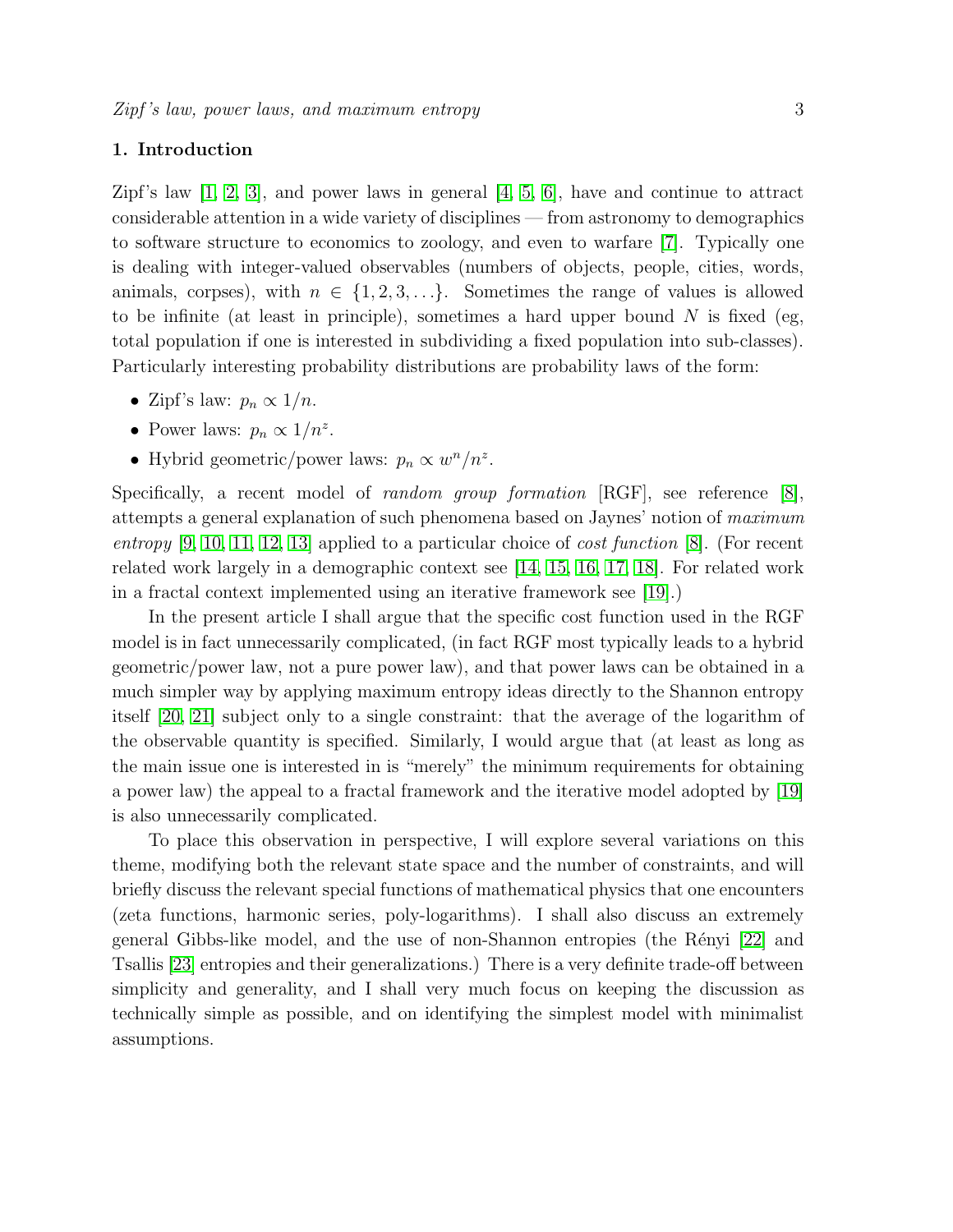## <span id="page-3-0"></span>2. Power laws in infinite state space

Let us define the set of observable quantities to be positive integers  $n \in \{1, 2, 3, \ldots\}$ , without any *a priori* upper bound. The maximum entropy approach [\[9,](#page-13-8) [10,](#page-13-9) [11,](#page-13-10) [12,](#page-13-11) [13\]](#page-13-12) seeks to estimate the probabilities  $p_n$  by maximizing the Shannon entropy [\[20,](#page-14-4) [21\]](#page-14-5),

$$
S = -\sum_{n} p_n \ln p_n,\tag{1}
$$

subject to a (small) number of constraints/cost functions — representing our limited state of knowledge regarding the underlying process. For example, the RGF model of reference [\[8\]](#page-13-7) uses one constraint and one (relatively complicated) cost function [\[8\]](#page-13-7), in addition to the "trivial" normalization constraint  $\sum_n p_n = 1$ . Instead, let us consider the single constraint

$$
\langle \ln n \rangle \equiv \sum_{n=1}^{\infty} p_n \ln n = \chi. \tag{2}
$$

Let us now maximize the Shannon entropy subject to this constraint. This is best done by introducing a Lagrange multiplier z corresponding to the constraint  $\langle \ln n \rangle$ , plus a second Lagrange multiplier  $\lambda$  corresponding to the "trivial" normalization constraint, and considering the quantity:

$$
\hat{S} = -z \left( \sum_{n=1}^{\infty} p_n \ln n - \chi \right) - \lambda \left( \sum_{n=1}^{\infty} p_n - 1 \right) - \sum_{n=1}^{\infty} p_n \ln p_n.
$$
 (3)

Of course there is no loss of generality in redefining the Lagrange multiplier  $\lambda \to Z$  as follows:

$$
\hat{S} = -z \left( \sum_{n=1}^{\infty} p_n \ln n - \chi \right) - (\ln Z - 1) \left( \sum_{n=1}^{\infty} p_n - 1 \right) - \sum_{n=1}^{\infty} p_n \ln p_n.
$$
 (4)

Varying with respect to the  $p_n$  yields the extremality condition

$$
- z \ln n - \ln Z - \ln p_n = 0,\tag{5}
$$

with explicit solution

$$
p_n = \frac{n^{-z}}{\zeta(z)}; \qquad Z = \zeta(z); \qquad z > 1.
$$
 (6)

Here  $\zeta(z)$  is the Riemann zeta function [\[24,](#page-14-8) [25,](#page-14-9) [26,](#page-14-10) [27\]](#page-14-11), a relatively common and well-known special function, and the condition  $z > 1$  is required to make the sum  $\sum_{n=1}^{\infty} n^{-z} = \zeta(z)$  converge. This is enough to tell you that one will never exactly reproduce Zipf's law  $(z = 1)$  in this particular manner, though one can get arbitrarily close. The value of the Lagrange multiplier z (which becomes the exponent in the power law) is determined self-consistently in terms of  $\chi$  by demanding:

$$
\chi(z) = \langle \ln n \rangle = \frac{\sum_{n=1}^{\infty} n^{-z} \ln n}{\zeta(z)} = -\frac{\mathrm{d}\zeta(z)/\mathrm{d}z}{\zeta(z)} = -\frac{\mathrm{d}\ln\zeta(z)}{\mathrm{d}z}.
$$
 (7)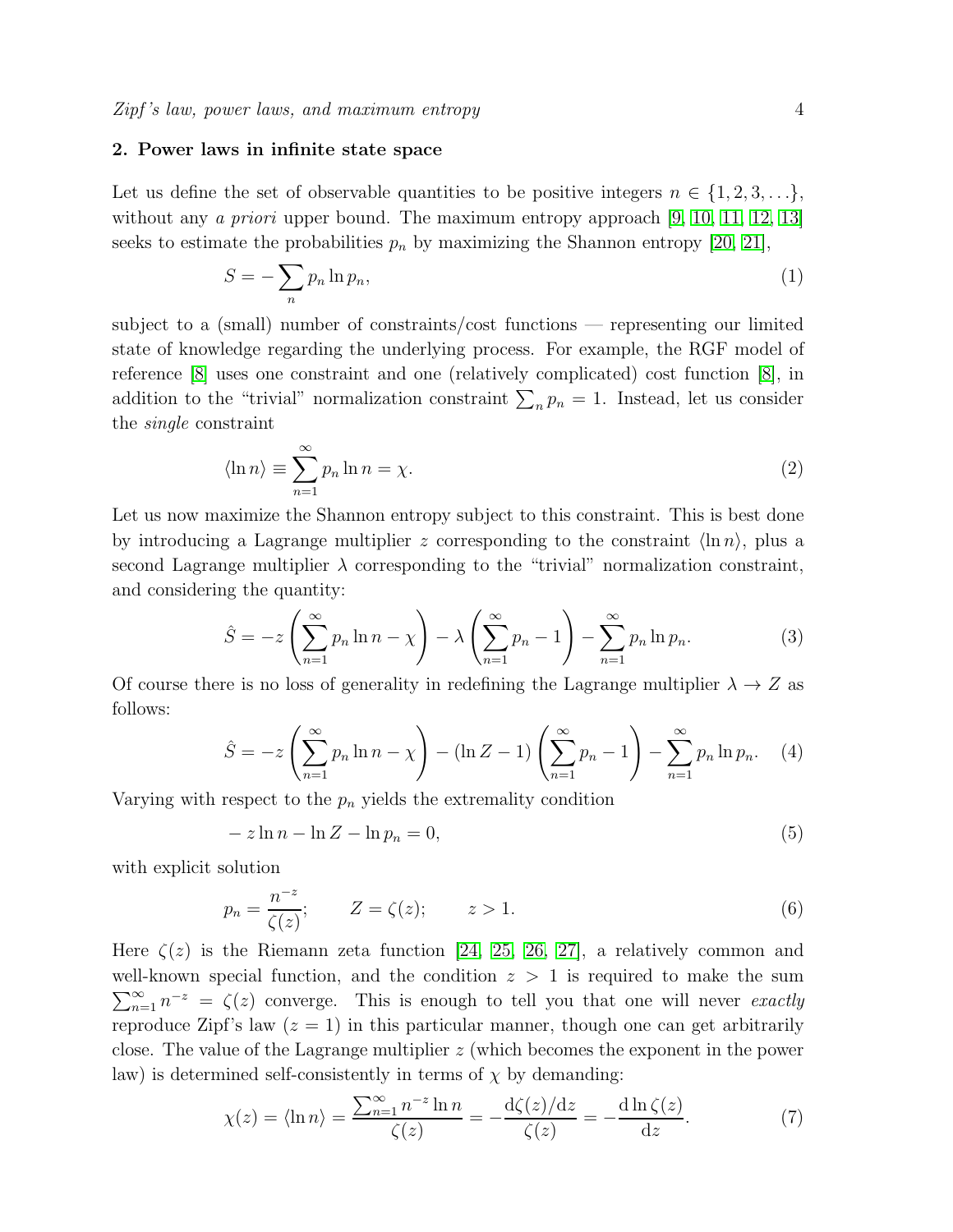Then  $z \in (1,\infty)$  while  $\chi \in (0,\infty)$ . For practical calculations it is often best to view the exponent z as the single free parameter and  $\chi(z)$  as the derived quantity, but this viewpoint can easily be inverted if desired. Near  $z = 1$  we have the analytic estimate

$$
\chi(z) = \langle \ln n \rangle = \frac{1}{z - 1} - \gamma + \mathcal{O}(z - 1),\tag{8}
$$

where  $\gamma$  denotes Euler's constant. At maximum entropy, imposing the extremality condition and summing, we have:

$$
\hat{S}(z) = S(z) = -\sum_{n=1}^{\infty} p_n \ln p_n = \ln \zeta(z) + z\chi(z).
$$
 (9)

Near  $z = 1$  we have the analytic estimate

$$
\hat{S}(z) = S(z) = \frac{1}{z - 1} + \ln\left(\frac{1}{z - 1}\right) + 1 - \gamma + \mathcal{O}(z - 1). \tag{10}
$$

For future reference, it is useful to observe that [\[27,](#page-14-11) see p 118]

$$
\zeta(z) = \frac{1}{z - 1} + \sum_{m=1}^{\infty} \gamma_m \frac{(1 - z)^m}{m!},\tag{11}
$$

where the Stieltjes constants  $\gamma_m$  satisfy

$$
\sum_{n=1}^{N} \frac{(\ln n)^m}{n} = \frac{(\ln N)^{m+1}}{m+1} + \gamma_m + o(1); \qquad \gamma_0 = \gamma. \tag{12}
$$

A better estimate, using Euler–Mclaurin summation, is

$$
\sum_{n=1}^{N} \frac{(\ln n)^m}{n} = \frac{\{\ln(N + \frac{1}{2})\}^{m+1}}{m+1} + \gamma_m + \mathcal{O}\left(\frac{\{\ln(N + \frac{1}{2})\}^m}{(N + \frac{1}{2})^2}\right). \tag{13}
$$

The quick lesson to take is this: By applying maximum entropy considerations to the *single* constraint  $\langle \ln n \rangle = \chi$  you can get a pure power law with any exponent  $z > 1$ . Furthermore, note that the quantity

$$
\exp\langle\ln n\rangle = \prod_{n=1}^{\infty} n^{p_n} \tag{14}
$$

is the *geometric mean* of the integers  $\{1, 2, 3, \ldots\}$  with the exponents weighted by the probabilities  $p_n$ . So one can just as easily obtain the pure power laws considered above by maximizing the entropy subject to the constraint that this geometric mean takes on a specified value.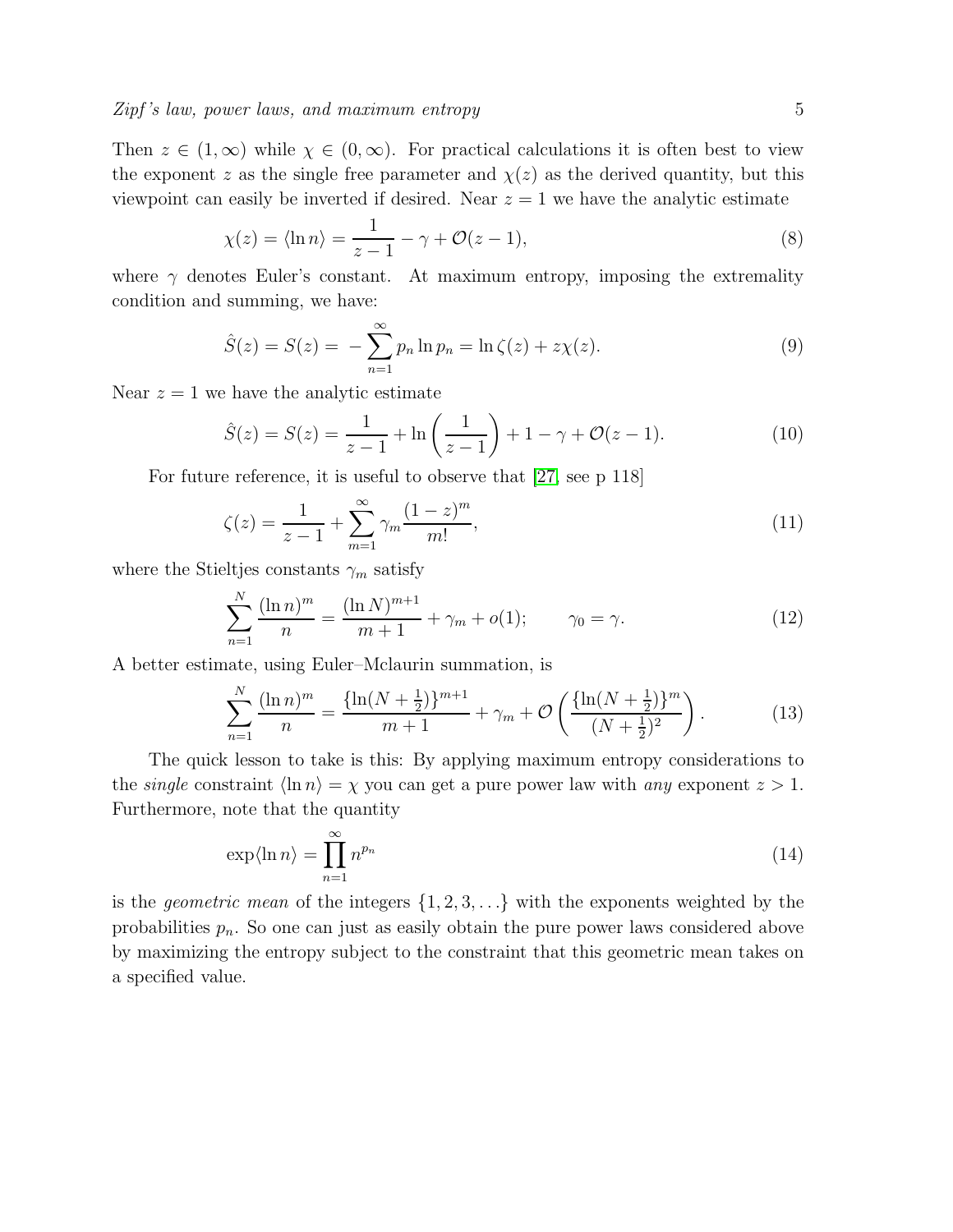## <span id="page-5-0"></span>3. Power laws in finite state space

If one desires an exact Zipf law, (exponent  $z = 1$ , so that  $p_n \propto 1/n$ ), then because the harmonic series diverges,  $\sum_{n=1}^{\infty} 1/n = \infty$ , it is clear that something in the above formulation needs to change. Perhaps the easiest thing to do is to introduce an explicit maximum value of n, call it  $N$ , so that we take the set of observables to be positive integers  $n \in \{1, 2, 3, \ldots, N\}$ . (Physicists would call this an infra-red cutoff, or largedistance cutoff.) The maximum entropy approach now amounts to considering

$$
\hat{S} = -z \left( \sum_{n=1}^{N} p_n \ln n - \chi \right) - (\ln Z - 1) \left( \sum_{n=1}^{N} p_n - 1 \right) - \sum_{n=1}^{N} p_n \ln p_n. \tag{15}
$$

Varying with respect to the  $p_n$  and maximizing again yields the same extremality condition

$$
-z\ln n - \ln Z - \ln p_n = 0,\tag{16}
$$

but now implying

$$
p_n = \frac{n^{-z}}{H_N(z)}; \qquad Z = H_N(z). \tag{17}
$$

Here  $H_N(z)$  is the (reasonably well known) generalized harmonic function [\[27\]](#page-14-11)

$$
H_N(z) = \sum_{n=1}^{N} \frac{1}{n^z}.
$$
\n(18)

Compared with the previous case the only real difference lies in the normalization function. However, because the sum is now always finite, there is no longer any constraint on the value of the exponent z, in fact we can have  $z \in (-\infty, \infty)$ . The case  $z = 1$  is Zipf's law, while  $z = 0$  is a uniform distribution, and  $z < 0$  corresponds to an "inverted hierarchy" where large values are more common than small values. The price paid for this extra flexibility is that that the model now has two free parameters, which can be chosen to be  $z$  and  $N$ . One has the self-consistency constraint

$$
\chi(z, N) = \langle \ln n \rangle = \frac{\sum_{n=1}^{N} n^{-z} \ln n}{H_N(z)} = -\frac{\mathrm{d}H_N(z)/\mathrm{d}z}{H_N(z)} = -\frac{\mathrm{d}\ln H_N(z)}{\mathrm{d}z}.
$$
 (19)

It is easy to check that  $\chi$  is now bounded by  $\chi \in (0, \ln N)$ . At maximum entropy we now have:

$$
\hat{S}(z,N) = S(z,N) = -\sum_{n=1}^{N} p_n \ln p_n = \ln H_N(z) + z\chi(z,N). \tag{20}
$$

Because this is now a two-parameter model, it will always (naively) be a "better" fit to observational data than a single-parameter model. Sometimes (for  $z \leq 1$ ) retreating to this 2-parameter model is necessary, but for  $z > 1$  the one-parameter model of the previous section  $(N \to \infty)$  should be preferred.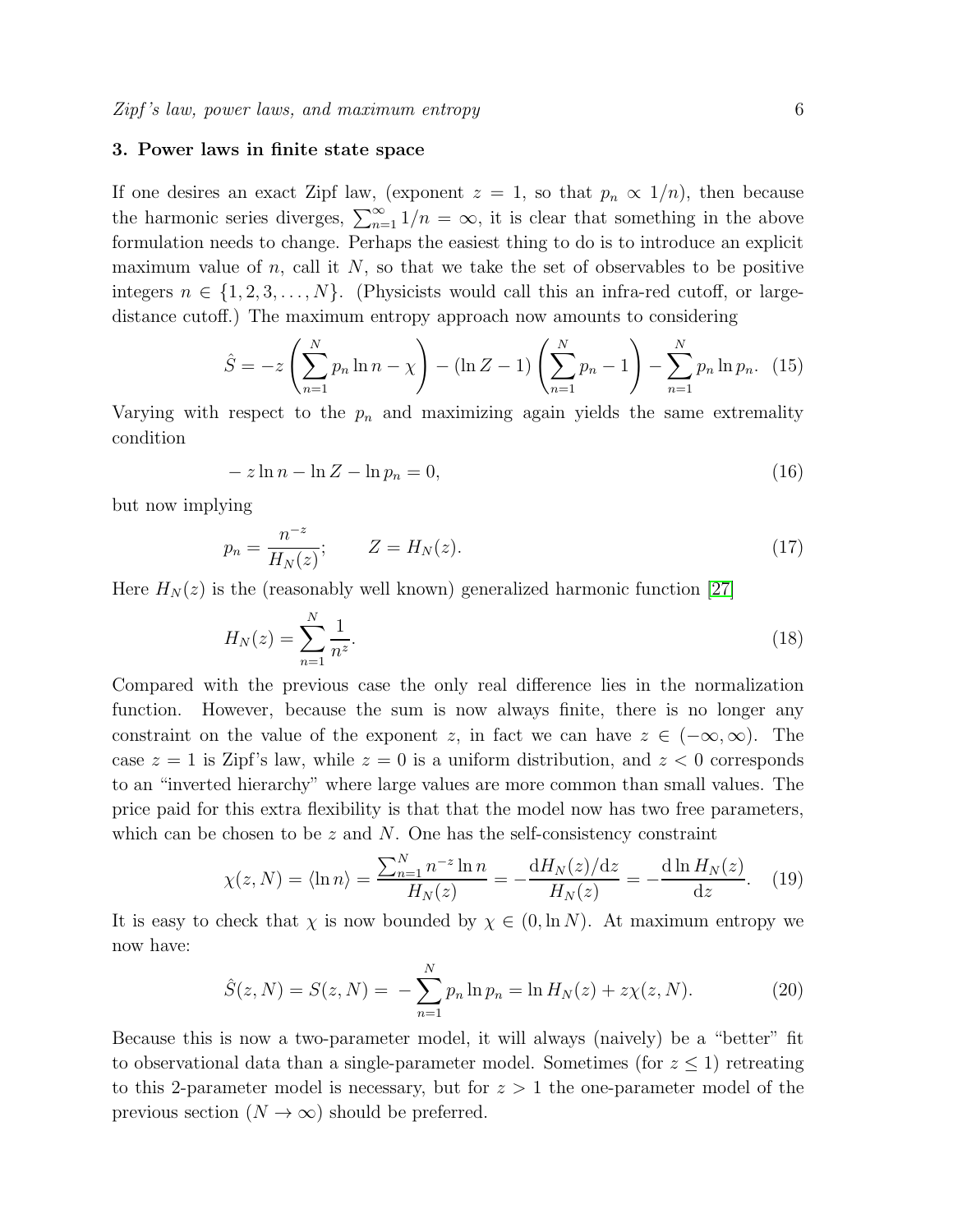## <span id="page-6-0"></span>4. Zipf's law in finite state space

If for observational or theoretical reasons one is *certain* that  $z = 1$ , (Zipf's law), then the model reduces as follows: The state space is  $n \in \{1, 2, 3, ..., N\}$  where N is now the *only* free parameter. Then explicitly forcing  $z \to 1$  one considers

$$
\hat{S} = -\left(\sum_{n=1}^{N} p_n \ln n - \chi\right) - (\ln Z - 1) \left(\sum_{n=1}^{N} p_n - 1\right) - \sum_{n=1}^{N} p_n \ln p_n. \tag{21}
$$

This is completely equivalent to considering

$$
\hat{S} = \chi - (\ln Z - 1) \left( \sum_{n=1}^{N} p_n - 1 \right) - \sum_{n=1}^{N} p_n \ln(n \ p_n),\tag{22}
$$

but writing the quantity to be maximized in this way hides the role of the Shannon entropy. Varying with respect to the  $p_n$  and maximizing now yields a (very) slightly different extremality condition

$$
-\ln n - \ln Z - \ln p_n = 0,\tag{23}
$$

and so

$$
p_n = \frac{1}{H_N} \frac{1}{n}; \qquad Z = H_N. \tag{24}
$$

Here  $H_N$  is the (ordinary) harmonic number [\[27\]](#page-14-11)

$$
H_N = \sum_{n=1}^{N} \frac{1}{n}.\tag{25}
$$

Then

$$
\chi(N) = \langle \ln n \rangle = \frac{1}{H_N} \sum_{n=1}^{N} \frac{\ln n}{n}.
$$
\n(26)

Furthermore, at maximum entropy

$$
\hat{S}(N) = S(N) = -\sum_{n=1}^{N} p_n \ln p_n = \ln H_N + \chi(N). \tag{27}
$$

Now we have already seen

$$
H_N = \ln(N + \frac{1}{2}) + \gamma + \mathcal{O}\left(\frac{1}{(N + \frac{1}{2})^2}\right),\tag{28}
$$

and

$$
\sum_{n=1}^{N} \frac{\ln n}{n} = \frac{1}{2} \{ \ln(N + \frac{1}{2}) \}^2 + \gamma_1 + \mathcal{O}\left(\frac{\ln(N + \frac{1}{2})}{(N + \frac{1}{2})^2}\right). \tag{29}
$$

Therefore

$$
\chi(N) = \langle \ln n \rangle = \frac{1}{2} \ln(N + \frac{1}{2}) + o(1),\tag{30}
$$

and at maximum entropy

$$
\hat{S}(N) = S(N) = \frac{1}{2}\ln(N + \frac{1}{2}) + \ln\ln(N + \frac{1}{2}) + o(1).
$$
\n(31)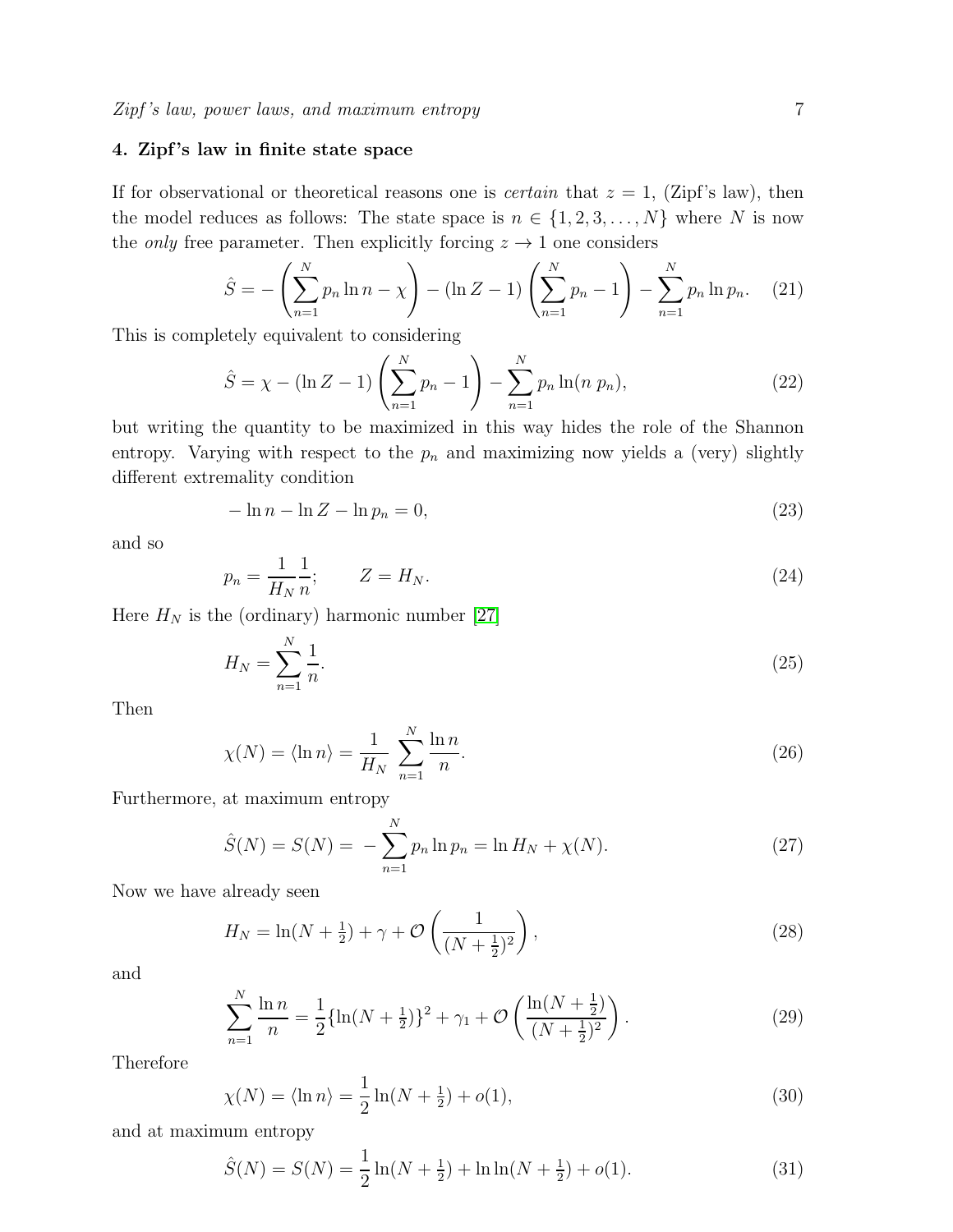Note that you can use this to estimate the size  $N$  of the state space one needs to adopt in order to be compatible with the (observed) logarithmic average  $\langle \ln n \rangle$ . Indeed

$$
N \approx \exp\{2\langle \ln n \rangle\} = \{\exp\langle \ln n \rangle\}^2. \tag{32}
$$

This relates the size of the required state space  $N$  to the *square* of the geometric mean  $\exp\langle \ln n \rangle$ .

## <span id="page-7-0"></span>5. Hybrid geometric/power models in infinite state space

To generate a hybrid geometric/power law model, similar in output to the RGF model [\[8\]](#page-13-7), but with considerably simpler input assumptions, simply take both the logarithmic average  $\langle \ln n \rangle = \chi$ , and the arithmetic average  $\langle n \rangle = \mu$ , to be specified — and then maximize the Shannon entropy subject to these two constraints, (plus the trivial normalization constraint). That is, introduce two Lagrange multipliers  $z$  and  $w$ , and maximize

$$
\hat{S} = -z \left( \sum_{n=1}^{\infty} p_n \ln n - \chi \right) + \ln w \left( \sum_{n=1}^{\infty} p_n n - \mu \right) - (\ln Z - 1) \left( \sum_{n=1}^{\infty} p_n - 1 \right) - \sum_{n=1}^{\infty} p_n \ln p_n.
$$
 (33)

Varying with respect to the  $p_n$  yields

$$
- z \ln n + n \ln w - \ln Z - \ln p_n = 0,
$$
\n(34)

with solution

$$
p_n = \frac{w^n \, n^{-z}}{\text{Li}_z(w)}; \qquad Z = \text{Li}_z(w); \qquad w < 1. \tag{35}
$$

Here the normalizing constant is the well-known poly-logarithm function [\[24,](#page-14-8) [25,](#page-14-9) [26,](#page-14-10) [27\]](#page-14-11)

$$
\text{Li}_z(w) = \sum_{n=1}^{\infty} \frac{w^n}{n^z}; \qquad \text{Li}_1(w) = -\ln(1-w). \tag{36}
$$

Then

$$
\chi(w, z) \equiv \langle \ln n \rangle = \frac{1}{\text{Li}_z(w)} \sum_{n=1}^{\infty} \frac{w^n \ln n}{n^z} = -\frac{\text{d} \ln \text{Li}_z(w)}{\text{d} z},\tag{37}
$$

while

$$
\mu(w, z) \equiv \langle n \rangle = \frac{1}{\text{Li}_z(w)} \sum_{n=1}^{\infty} \frac{w^n n}{n^z} = \frac{\text{Li}_{z-1}(w)}{\text{Li}_z(w)} = \frac{\text{d}\ln \text{Li}_z(w)}{\text{d}\ln w}.
$$
 (38)

Furthermore, at maximum entropy

$$
\hat{S}(w, z) = S(w, z) = -\sum_{n=1}^{\infty} p_n \ln p_n = \ln \text{Li}_z(w) + z \chi(w, z) - \mu(w, z) \ln w.
$$
 (39)

Note that the probability function arising in this model is fully as general as that arising in the RGF model [\[8\]](#page-13-7), but with what is perhaps a somewhat clearer interpretation.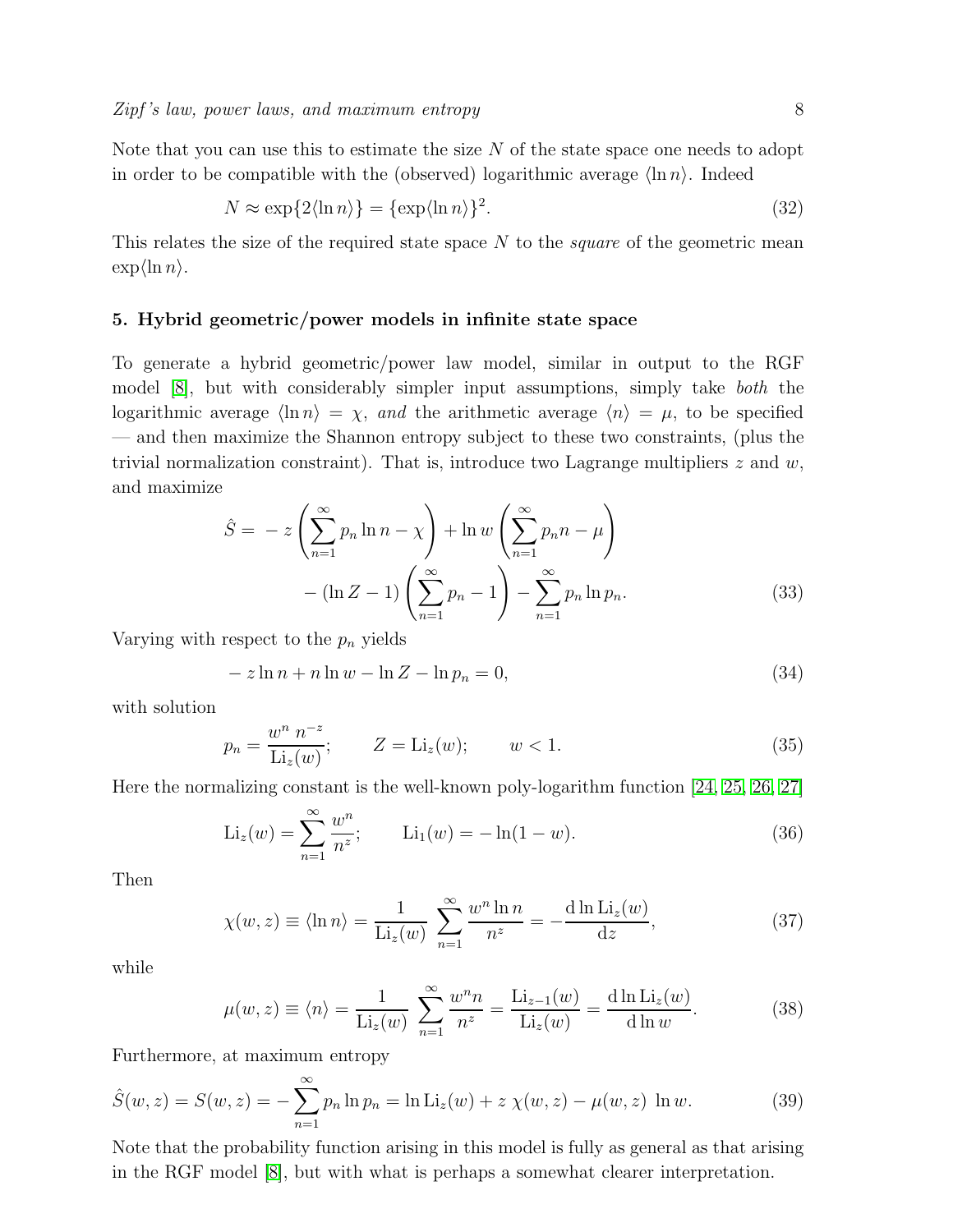This is because the RGF model uses what may be viewed as an unnecessarily complicated "cost function", with an unnecessary degeneracy in the parameters. Indeed, from reference [\[8\]](#page-13-7) one sees (in their notation, slightly different from current notation)

$$
I_{\text{cost}} = \sum_{k} P(k) \ln[kN(k)]; \qquad P(k) = N(k)/N. \tag{40}
$$

That is

$$
I_{\text{cost}} = \sum_{k} P(k) \ln[kNP(k)] \tag{41}
$$

$$
= \sum_{k} P(k) \ln k + \sum_{k} P(k) \ln N + \sum_{k} P(k) \ln P(k)
$$
 (42)

$$
= \langle \ln k \rangle + \ln N - S. \tag{43}
$$

So the RGF cost function [\[8\]](#page-13-7) is simply a linear combination of Shannon entropy, the logarithmic mean  $\langle \ln k \rangle$ , and a redundant constant offset ln N. (Unfortunately the N of reference  $[8]$  is not the same as the N used in this article, the RGF parameter N corresponds to the number of independent realizations of the underlying statistical process one considers — it is the number of simulations, or number of universes in the statistical ensemble). The additional complexity implicit in the RGF model can to some extent be viewed as a side-effect of forcing data into discrete ordinal boxes when one does not necessarily have good physical/mathematical/demographic reasons for knowing which particular boxes are "best", how the boxes are to be assigned ordinal numbers, and where the box boundaries should most profitably be placed. Apart from the issues raised above, one could in addition explicitly restrict the state space to be finite, adding yet another free parameter,  $(M \text{ in the language of reference } [8], N \text{ in the language of }$  $(M \text{ in the language of reference } [8], N \text{ in the language of }$  $(M \text{ in the language of reference } [8], N \text{ in the language of }$ this note), but there is little purpose in doing so — the key insight is this: Once the data are assigned to ordinal boxes, hybrid geometric/power laws drop out automatically and straightforwardly by maximizing the Shannon entropy subject to the two very simple constraints  $\langle \ln n \rangle = \chi$  and  $\langle n \rangle = \mu$ .

#### <span id="page-8-0"></span>6. Zipf 's law: geometric version in infinite state space

If for observational or theoretical reasons one is *certain* that  $z = 1$ , (Zipf's law), but for whatever reason feels a finite state space cutoff  $N$  is inappropriate, then a geometric version of Zipf's law can be extracted from the hybrid model. Setting  $z = 1$  the model reduces as follows: The state space is now  $n \in \{1, 2, 3, \ldots\}$  while

$$
\hat{S} = -\left(\sum_{n=1}^{\infty} p_n \ln n - \chi\right) + \ln w \left(\sum_{n=1}^{\infty} p_n n - \mu\right) - (\ln Z - 1) \left(\sum_{n=1}^{\infty} p_n - 1\right) - \sum_{n=1}^{\infty} p_n \ln p_n.
$$
\n(44)

This is completely equivalent to maximizing

$$
\hat{S} = \chi + \ln w \left( \sum_{n=1}^{\infty} p_n n - \mu \right) - (\ln Z - 1) \left( \sum_{n=1}^{\infty} p_n - 1 \right) - \sum_{n=1}^{\infty} p_n \ln(n \ p_n), \tag{45}
$$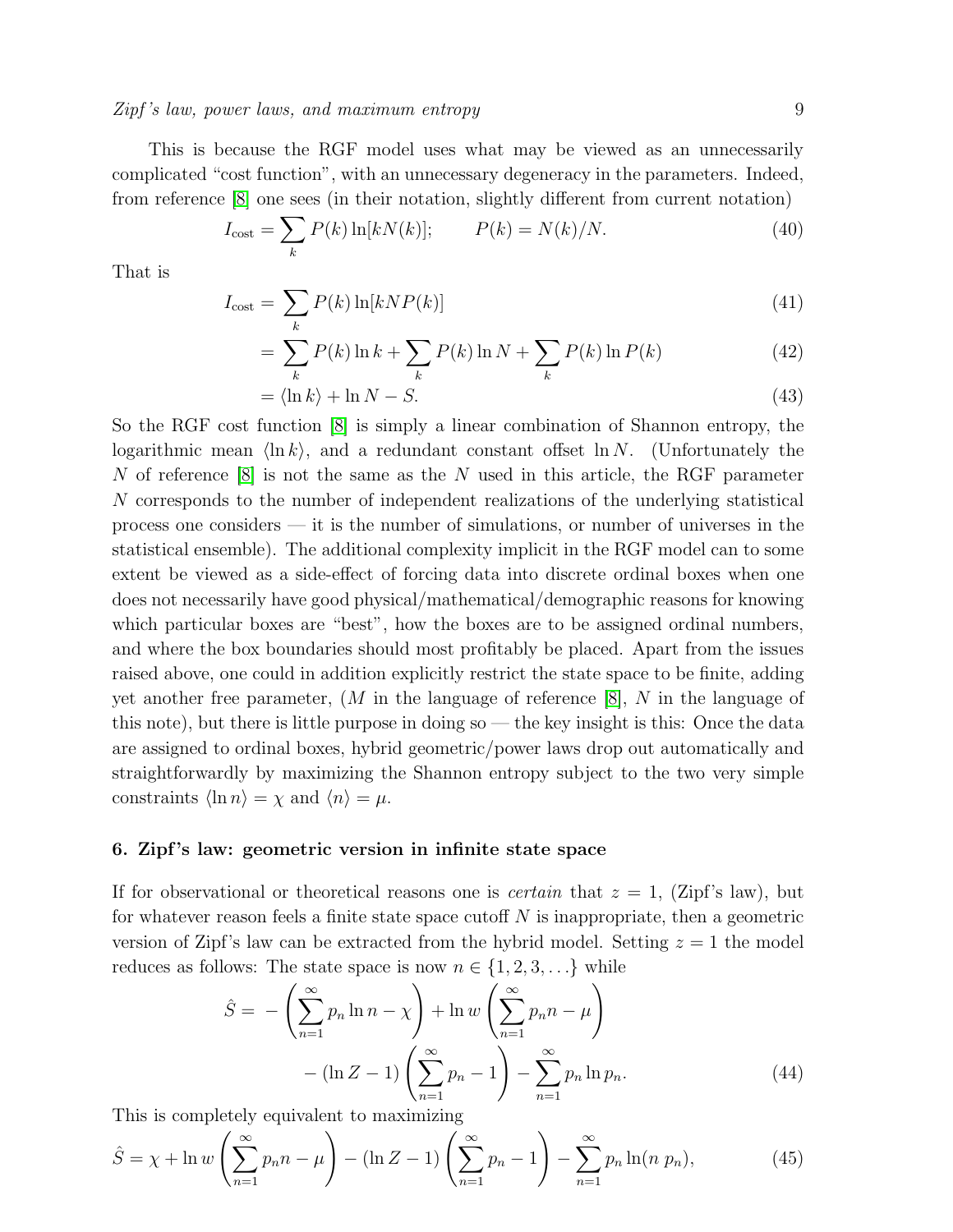but writing the quantity to be maximized in this way hides the role of the Shannon entropy. Varying with respect to the  $p_n$  yields

$$
-\ln n + n\ln w - \ln Z - \ln p_n = 0,\t\t(46)
$$

with solution

$$
p_n = \frac{1}{|\ln(1-w)|} \frac{w^n}{n}; \qquad Z = |\ln(1-w)|; \qquad w \in (0,1). \tag{47}
$$

Note the normalizing function is now extremely simple — the natural logarithm. Then

$$
\chi(w) \equiv \langle \ln n \rangle = \frac{1}{|\ln(1-w)|} \sum_{n=1}^{\infty} \frac{w^n \ln n}{n}; \qquad w \in (0,1),
$$
 (48)

while

$$
\mu(w) \equiv \langle n \rangle = \frac{1}{|\ln(1-w)|} \sum_{n=1}^{\infty} w^n = \frac{w}{(1-w)|\ln(1-w)|}. \tag{49}
$$

Furthermore, at maximum entropy

$$
\hat{S}(w) = S(w) = -\sum_{n=1}^{\infty} p_n \ln p_n = \ln|\ln(1-w)| + \chi(w) - \mu(w) \ln w. \tag{50}
$$

This is a 1-parameter model with a geometrical cutoff, which for  $w \lesssim 1$ , (or more precisely  $w \to 1^-$ ), approximates the naive un-normalizable Zipf law with arbitrary accuracy.

#### <span id="page-9-0"></span>7. Very general Gibbs-like model

Let us now consider an arbitrary number of constraints of the form

$$
\langle \ln g_i(n) \rangle \equiv \sum_n p_n \ln g_i(n) = \chi_i; \qquad i \in (1, \#_g), \tag{51}
$$

and

$$
\langle f_a(n) \rangle \equiv \sum_n p_n f_a(n) = \mu_a; \qquad a \in (1, \#_f). \tag{52}
$$

One could always transform a  $q$ -type constraint into an  $f$ -type constraint or vice versa, but as we shall soon see there are advantages to keeping the logarithm explicit. Applying the maximum entropy principle amounts to considering

$$
\hat{S} = -\sum_{i} z_i \left( \sum_{n} p_n \ln g_i(n) - \chi \right) - \sum_{a} \beta_a \left( \sum_{n} p_n f_a(n) - \mu \right)
$$

$$
- (\ln Z - 1) \left( \sum_{n} p_n - 1 \right) - \sum_{n} p_n \ln p_n, \tag{53}
$$

where with malice aforethought we have now relabeled the Lagrange multipliers for the f constraints as follows:  $\ln w \to -\beta$ . Then maximizing over the  $p_n$  we have the extremality condition

$$
-\sum_{i} z_i \ln g_i(n) - \sum_{a} \beta_a f_a(n) - \ln Z - \ln p_n = 0,
$$
\n(54)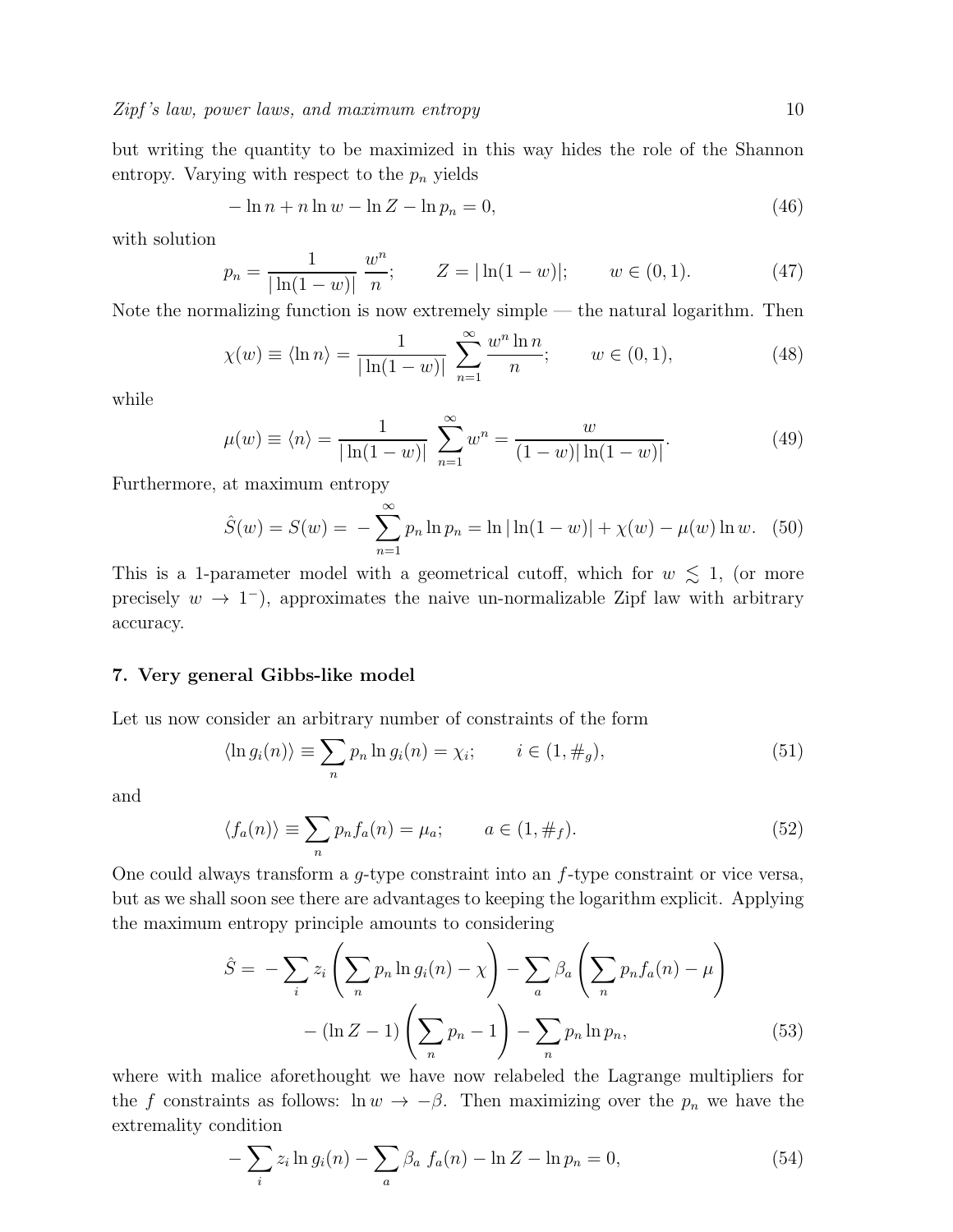with explicit solution

$$
p_n = \frac{1}{Z} \left\{ \prod_i g_i(n)^{-z_i} \right\} \exp \left\{ -\sum_a \beta_a f_a(n) \right\};\tag{55}
$$

where now the normalizing constant is

$$
Z(\vec{z}, \vec{\beta}) = \sum_{n} \left[ \left\{ \prod_{i} g_i(n)^{-z_i} \right\} \exp \left\{ -\sum_{a} \beta_a f_a(n) \right\} \right]. \tag{56}
$$

This can be viewed as a generalization/modification of the Gibbs distribution where we have explicitly pulled out some of the constraints (the *q*-type constraints) to make them look power-law-like, while the remaining constraints (the f-type constraints) are left in Boltzmann-like form. Then

$$
\chi_i(\vec{z}, \vec{\beta}) \equiv \langle \ln g_i(n) \rangle = \sum_n p_n \ln g_i(n) = -\frac{\mathrm{d} \ln Z}{\mathrm{d} z_i},\tag{57}
$$

while

$$
\mu_a(\vec{z}, \vec{\beta}) \equiv \langle f_a(n) \rangle = \sum_n p_n f_a(n) = -\frac{\mathrm{d} \ln Z}{\mathrm{d} \beta_a}.
$$
\n(58)

Furthermore, at maximum entropy

$$
\hat{S}(\vec{z}, \vec{\beta}) = S(\vec{z}, \vec{\beta}) = -\sum_{n} p_n \ln p_n = \ln Z(\vec{z}, \vec{\beta}) + \sum_{i} z_i \chi_i(\vec{z}, \vec{\beta}) + \sum_{a} \beta_a \mu_i(\vec{z}, \vec{\beta}). \tag{59}
$$

It is only once one specifies particular choices for the functions  $f_a$  and  $g_i$  that the model becomes concrete, and only at that stage might one need to focus on particular special functions of mathematical physics. The model is extremely general — the drawback is that, because it can fit almost anything, it can "explain" almost anything, and so can predict almost nothing.

## <span id="page-10-0"></span>8. Non-Shannon entropies

Shannon's entropy is by far the best motivated of the entropy functions infesting the literature. Without making any particular commitment to the advisability of doing so, we can certainly ask what happens if we apply maximum entropy ideas to non-Shannon entropies (such as the Rényi [\[22\]](#page-14-6) or Tsallis [\[23\]](#page-14-7) entropies and their generalizations). Let us define an entropic zeta function by

$$
\zeta_S(s) = \sum_n (p_n)^s,\tag{60}
$$

which certainly converges for  $s \geq 1$  and may converge on a wider region. Then

$$
S_{\text{Renyi}}(1+a) = -\frac{\ln \zeta_S(1+a)}{a}; \qquad S_{\text{Tsallis}}(1+a) = \frac{1-\zeta_S(1+a)}{a}, \quad (61)
$$

where in both cases the Shannon entropy is recovered in the limit  $a \to 0$ . More generally let us consider a generalized entropy of the form

$$
S(a) = -f\left(\zeta_S(1+a)\right),\tag{62}
$$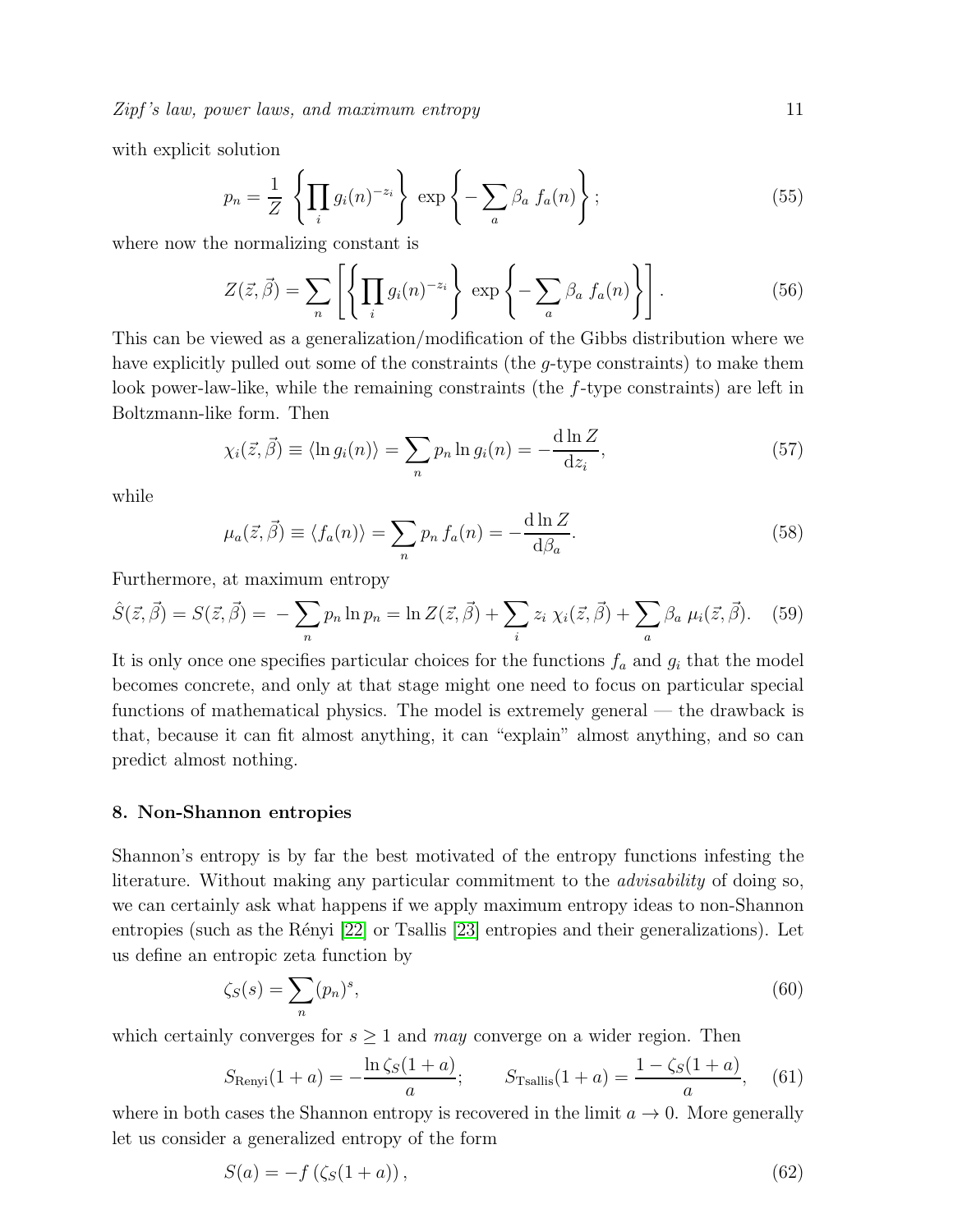for an arbitrary smooth function  $f(\cdot)$ . Let us further impose a constraint on the  $b<sup>th</sup>$ moment

$$
\langle n^b \rangle \equiv \sum_n p_n \; n^b = \mu_b. \tag{63}
$$

With power laws being explicitly built in as input into both the generalized entropy and the constraint, it is perhaps not too surprising that we will manage to get power laws dropping out. One is now interested in maximizing

$$
\hat{S} = \lambda \left( \sum_{n} p_n n^b - \mu_b \right) + w \left( \sum_{n} p_n - 1 \right) - f \left( \zeta_S (1 + a) \right). \tag{64}
$$

Varying the  $p_n$  leads to

$$
\lambda n^{b} + w - f'(\zeta s(1+a)) (1+a)(p_{n})^{a} = 0,
$$
\n(65)

with solution

$$
p_n = \frac{(w + \lambda n^b)^{1/a}}{Z}; \qquad Z = \sum_n (w + \lambda n^b)^{1/a}.
$$
 (66)

(An overall factor of  $(1 + a)$   $f'(\zeta_s(1 + a))$  simply drops out of the calculation.) If the number of states is finite, then we cannot a priori discard the parameter  $w$ , and we have derived a distorted power law. (The probability distribution then interpolates between a pure power law for  $w = 0$  and a uniform distribution for  $w = \infty$ .) If on the other hand, the number of states is infinite then normalizability enforces  $w \to 0$ , and  $\lambda$  factors out. We then have a pure power law

$$
p_n \to \frac{n^{b/a}}{Z}; \qquad Z \to \sum_n n^{b/a}.\tag{67}
$$

If the state space is the positive integers  $n \in \{1, 2, 3, ...\}$  then  $Z \to \zeta(-b/a)$ , the Riemann zeta function, and the sum converges only for  $-b/a > 1$ . So one of the two parameters  $(a, b)$  must be negative. In this situation

$$
\mu_b = \langle n^b \rangle = \frac{\zeta(-b - b/a)}{\zeta(-b/a)},\tag{68}
$$

now requiring both  $-b - b/a > 1$  and  $-b/a > 1$ , while at maximum entropy

$$
\hat{S} = S \to f\left(\zeta_S(1+a)\right) = f\left(\frac{\zeta(-b-b/a)}{\zeta(-b/a)^{1+a}}\right). \tag{69}
$$

So yes, one can also extract power laws from maximum entropy applied to non-Shannon entropies, (in particular, the generalized Rényi–Tsallis entropies), but the process is (at best) rather clumsy, and seems an exercise in overkill. Apart from the whole question of whether or not non-Shannon entropies are particularly interesting, one should ask whether the result is particularly useful? This derivation does not seem to be in any way an improvement over the simpler one based directly on the Shannon entropy, so its utility is dubious.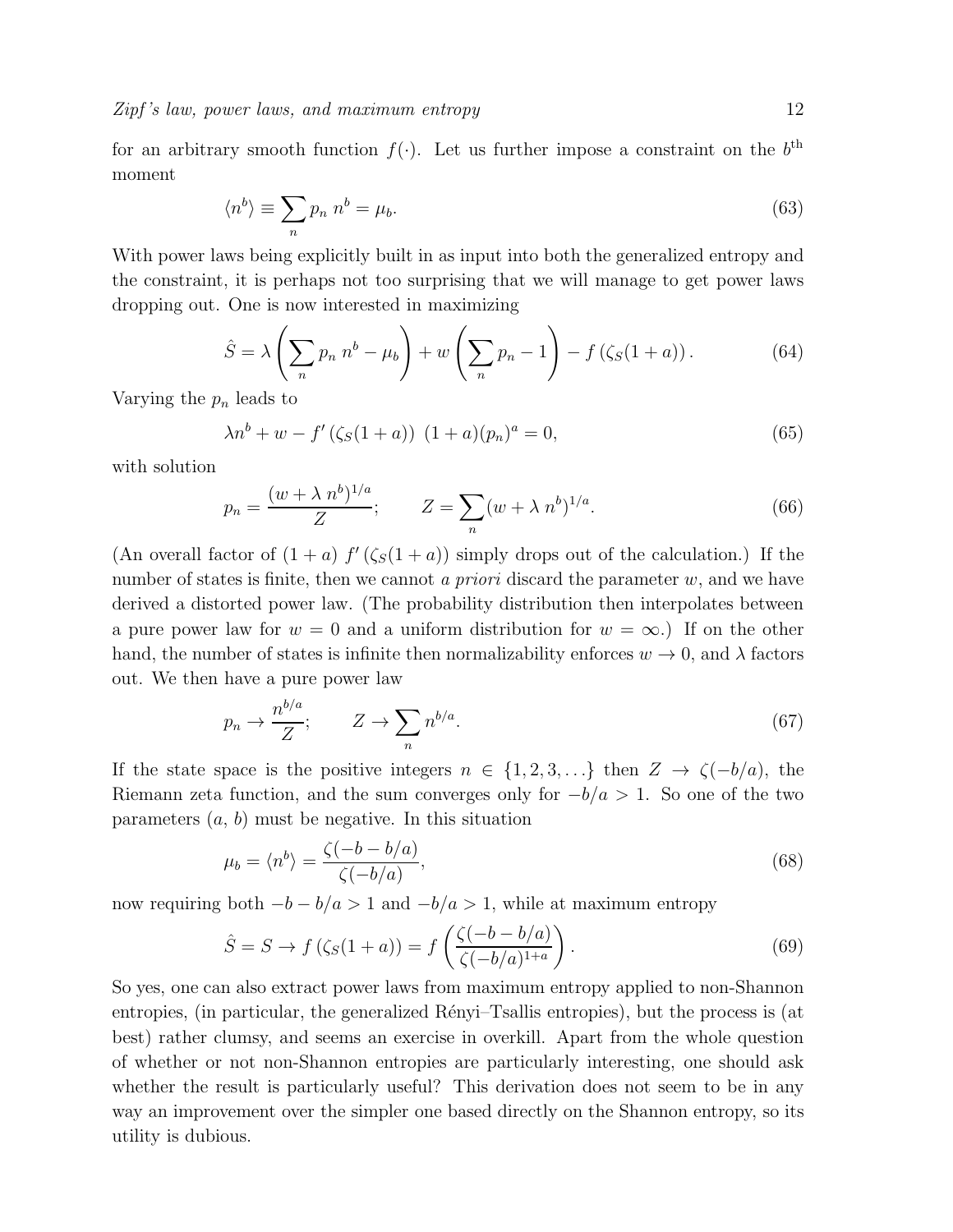## <span id="page-12-0"></span>9. Summary and Discussion

The main point of this article is that power laws, (and their variants, including hybrid geometric/power laws), have a very natural and straightforward interpretation in terms of the maximum entropy formalism pioneered by Jaynes. The key to obtaining a pure power law in the simplest possible manner lies in maximizing the Shannon entropy while imposing the simple constraint  $\langle \ln n \rangle = \chi$ . Depending on other features of the specific model under consideration, detailled analysis leads to certain of the special functions of mathematics, (the Riemann zeta function, generalized harmonic functions, poly-logarithms, or even ordinary logarithms), but these are relatively well-known mathematical objects, which are still tolerably simple to deal with.

Adding additional features (finite size state space, extra constraints) can (and typically will) modify both the functional form and the normalization constants appearing in the probability distribution. As always there is a trade-off between simplicity and flexibility. A more complicated model (with more free parameters) has a more flexible probability distribution, but this comes at a real (if often unacknowledged) cost in terms of internal complexity. A rather general Gibbs-like model is laid out and briefly discussed. We also briefly discuss applying maximum entropy ideas to non-Shannon entropies (such as the Rényi and Tsallis entropies). There is very definitely a trade-off in both elegance and plausibility, and I would argue strongly that the simplest and most elegant model consists of the Shannon entropy, a constraint on  $\langle \ln n \rangle = \chi$ , and a trivial normalization constraint on the sum of probabilities.

The fact that the logarithmic average  $\langle \ln n \rangle$  plays such an important role in power laws seems to have a connection with the fact that logarithmic scales are ubiquitous in classifying various natural and social phenomena. For instance:

- Stellar magnitudes are logarithmic in stellar luminosity.
- Earthquake magnitudes (modified Richter scale) are logarithmic in energy release.
- Sound intensity decibels are logarithmic in pressure.
- The acidity/alkalinity pH scale is logarithmic in hydrogen ion concentration.
- Musical octaves are logarithmic in frequency.
- War severity can be characterized as being logarithmic in casualty count [\[7\]](#page-13-6).

In many cases the utility of a logarithmic scale can be traced back to an approximate logarithmic sensitivity in human perceptual systems, but it is very easy to confound cause and effect. After all, in the presence of power-law distributed external stimuli, there is a significant disadvantage in having the human perceptual system overwhelmed by large numbers of low-impact events, suggesting an evolutionary pressure towards suppressing sensitivity to low-impact events. This suggests that logarithmic sensitivity in human (and animal) perceptual systems is evolutionarily preferred for those senses that are subject to an external bath of power-law distributed stimuli.

Fortunately, for the purposes of applying maximum entropy ideas one does not need to know which is the cause and which is the effect — one is "merely" using Bayesian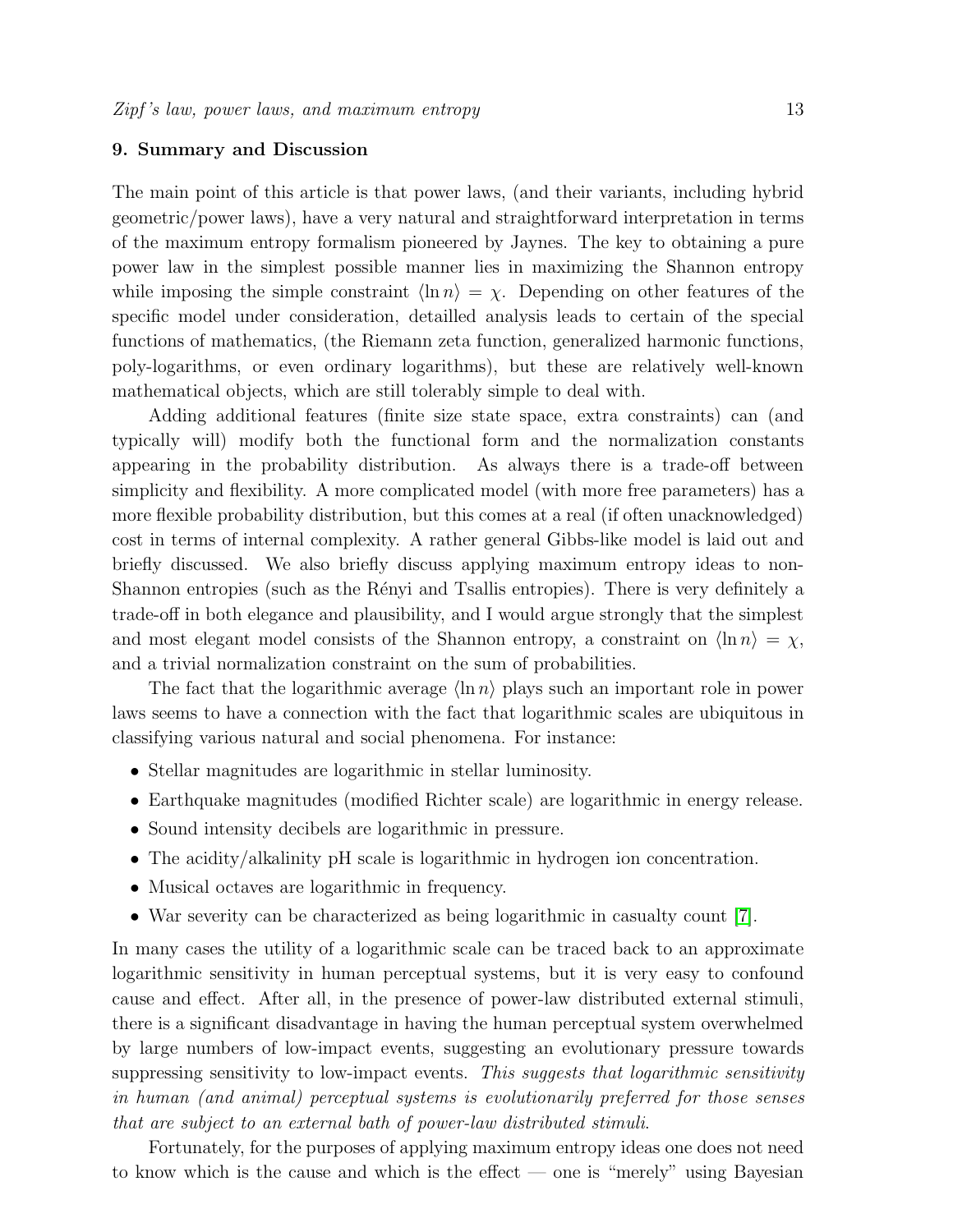principle to estimate underlying probabilities in the presence of limited knowledge; for current purposes this is most typically the single piece of information that  $\langle \ln n \rangle = \chi$ .

## Acknowledgments

MV acknowledges support via the Marsden Fund, and via a James Cook Fellowship, both administered by the Royal Society of New Zealand.

## <span id="page-13-0"></span>References

- <span id="page-13-1"></span>[1] George K Zipf, The Psychobiology of Language, (Houghton-Mifflin, Cambridge, USA, 1935)
- <span id="page-13-2"></span>[2] George K Zipf, Human Behavior and the Principle of Least Effort, (Addison-Wesley, 1949).
- [3] Alexander Saichev, Yannick Malevergne, and Didier Sornette, Theory of Zipf 's law and beyond, Lecture Notes in Economics and Mathematical Systems, Volume 632, Springer (November 2009), ISBN 978-3-642-02945-5.
- <span id="page-13-3"></span>[4] M E J Newman, "Power laws, Pareto distributions and Zipf's law". Contemporary Physics 46 (2005) 323–351 [\[arXiv:cond-mat/0412004\]](http://arxiv.org/abs/cond-mat/0412004). doi:10.1080/00107510500052444.
- <span id="page-13-4"></span>[5] Aaron Clauset, Cosma Rohilla Shalizi, and M E J Newman, "Power-law distributions in empirical data", SIAM Review 51 (2009) 661–703 [\[arXiv:0706.1062v](http://arxiv.org/abs/0706.1062)2]. doi:10.1137/070710111.
- <span id="page-13-5"></span>[6] Gareth Baxter, Marcus Frean, James Noble, Mark Rickerby, Hayden Smith, Matt Visser, Hayden Melton and Ewan Tempero, "Understanding the Shape of Java Software", OOPSLA 2006, Proceedings of the 21st annual ACM SIGPLAN conference on Object-oriented programming systems, languages, and applications. Pages 397-412. Editors: Peri L. Tarr and William R. Cook. (ACM Press, New York). doi: 10.1145/1167515.1167507; ISBN:1-59593-348-4
- <span id="page-13-7"></span><span id="page-13-6"></span>[7] Lewis Fry Richardson, Statistics of deadly quarrels, (Boxwood Press, Pacific Grove, CA, 1960). ISBN 0910286108; ISBN13 9780910286107.
- [8] Seung Ki Baek, Sebastian Bernhardsson, Petter Minnhagen, "Zipf's law unzipped", New J. Phys. 4 (2011) 043004 [\[arXiv:1104.1789](http://arxiv.org/abs/1104.1789) [physics.soc-ph]]. doi:10.1088/1367-2630/13/4/043004.
- <span id="page-13-8"></span>[9] E T Jaynes, "Information Theory and Statistical Mechanics", Physical Review Series II 106 (1957) 620–630. doi:10.1103/PhysRev.106.620.
- <span id="page-13-10"></span><span id="page-13-9"></span>[10] E T Jaynes, "Information Theory and Statistical Mechanics II", Physical Review Series II 108 (1957) 171–190. doi:10.1103/PhysRev.108.171.
- [11] E T Jaynes, "Prior Probabilities", IEEE Transactions on Systems Science and Cybernetics 4 (1968) 227–241. doi:10.1109/TSSC.1968.300117.
- <span id="page-13-11"></span>[12] E T Jaynes, "The Relation of Bayesian and Maximum Entropy Methods", in Maximum-Entropy and Bayesian Methods in Science and Engineering, Vol. 1, Editors: G. Erickson, C.R. Smith (Kluwer Academic Publishers, 1988), p. 25–29. ISBN-10: 9027727937 ISBN-13: 978-9027727930
- <span id="page-13-12"></span>[13] E T Jaynes, Probability Theory: The Logic of Science, (Cambridge University Press, 2003). pp. 351–355. ISBN 978-0521592710
- <span id="page-13-13"></span>[14] M. Cristelli, M. Batty, and L. Pietronero, "There is More than a Power Law in Zipf", Scientific Reports 2 (2012) 812. doi: 10.1038/srep00812
- <span id="page-13-14"></span>[15] Hernando A, Plastino A, and Plastino AR, "MaxEnt and dynamical information", Eur Phys J B 85 (2012) 147. [\[arXiv:1201.0889](http://arxiv.org/abs/1201.0889) [physics.data-an]]. doi: 10.1140/epjb/e2012-30009-3